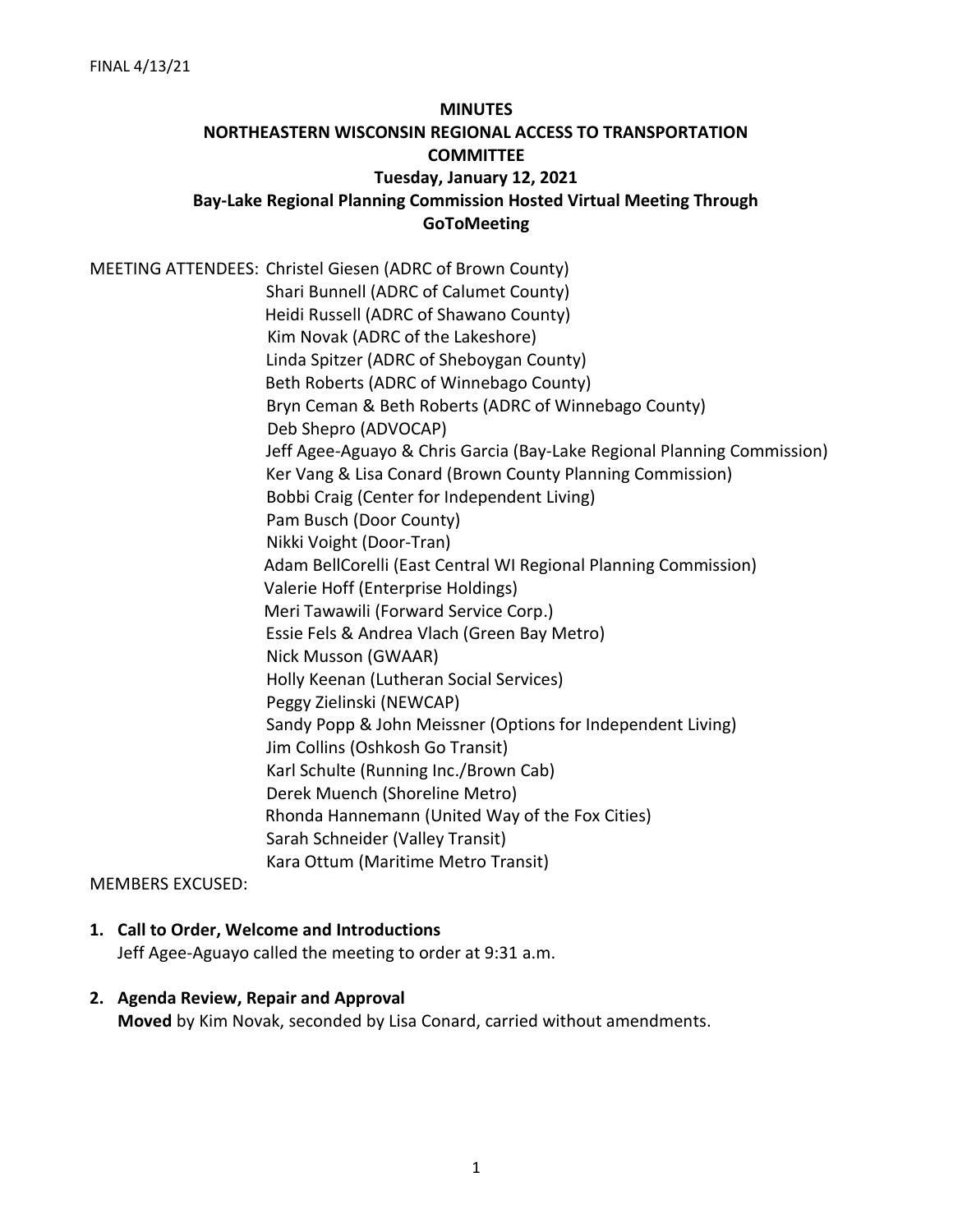- **3. Review and Approval of October 20, 2020, NEWRATC Meeting Minutes Moved** by Kim Novak, seconded by Nikki Voight, carried without amendments.
- **4. Public Input**  None

# **5. State and Federal Legislative Updates**

Jeff Agee-Aguayo shared that there is a new Senate and Congress.

Bobbi Craig shared that she is unsure about the status of the NEMT RFP. She also shared that Section 5310 funding for 2021 was reduced for each grantee by 47% for Operating and by 27% for Mobility Management. Nikki Voight shared that she was told by WisDOT that due to reduced funding and increased applications, this will be a trend that agencies should plan for.

Nick Musson shared that there is \$3.8 million in funding for 2021, which is down from \$5.1 million for 2020. This is in part due to the FTA's request for WisDOT to spend down unspent funding allocated to past years. WisDOT also experienced the most applications ever received for Section 5310 projects for 2021. Nick stated that he has a fact sheet that he will send to Pam Busch to send out to all members via email related to the reductions in the Section 5310 program. *Post meeting, information was emailed to all members on 1/13/21.*

Sandy Popp asked if NEWRATC wanted to send a letter expressing concern about the reduced Section 5310 funding. Per Nick Musson, GWAAR is advocating for increases in funding, and suggested that NEWRATC members talk to legislators about the importance of these funds.

Derek Muench shared that WIPTA is focusing on Sections 85.20, 85.205 and 85.21. He will reach out to the WIPTA President to see if that organization wants to add Sections 85.22 and 5310 to their advocacy efforts.

Nick Musson also shared that he is a member of the new Wisconsin Non-Driver Advisory Committee (WiNDAC), which is working on policies to make it easier to access affordable and accessible transportation for non-drivers.

Jeff Agee-Aguayo asked if anyone had any updates on the CARES Act. Pam Busch shared that she noticed that Section 5310 services were included in the most recent round of CARES Act funds, which is new from the last round. Lisa Conard shared that she was contacted by John Swissler from WisDOT to see if the Green Bay MPO had needs for additional funding.

# **6. Update on Non-Emergency Medical Transportation (NEMT)**

Nick Musson shared that he is not aware of a final decision by DHS yet, however MTM released their lobbyists and Veyo LLC hired lobbyists. Nick feels it may be a matter of time before a transition takes place. Nick also shared that it is now Federal law that it is mandatory for each state to include an NEMT benefit for Medicaid recipients.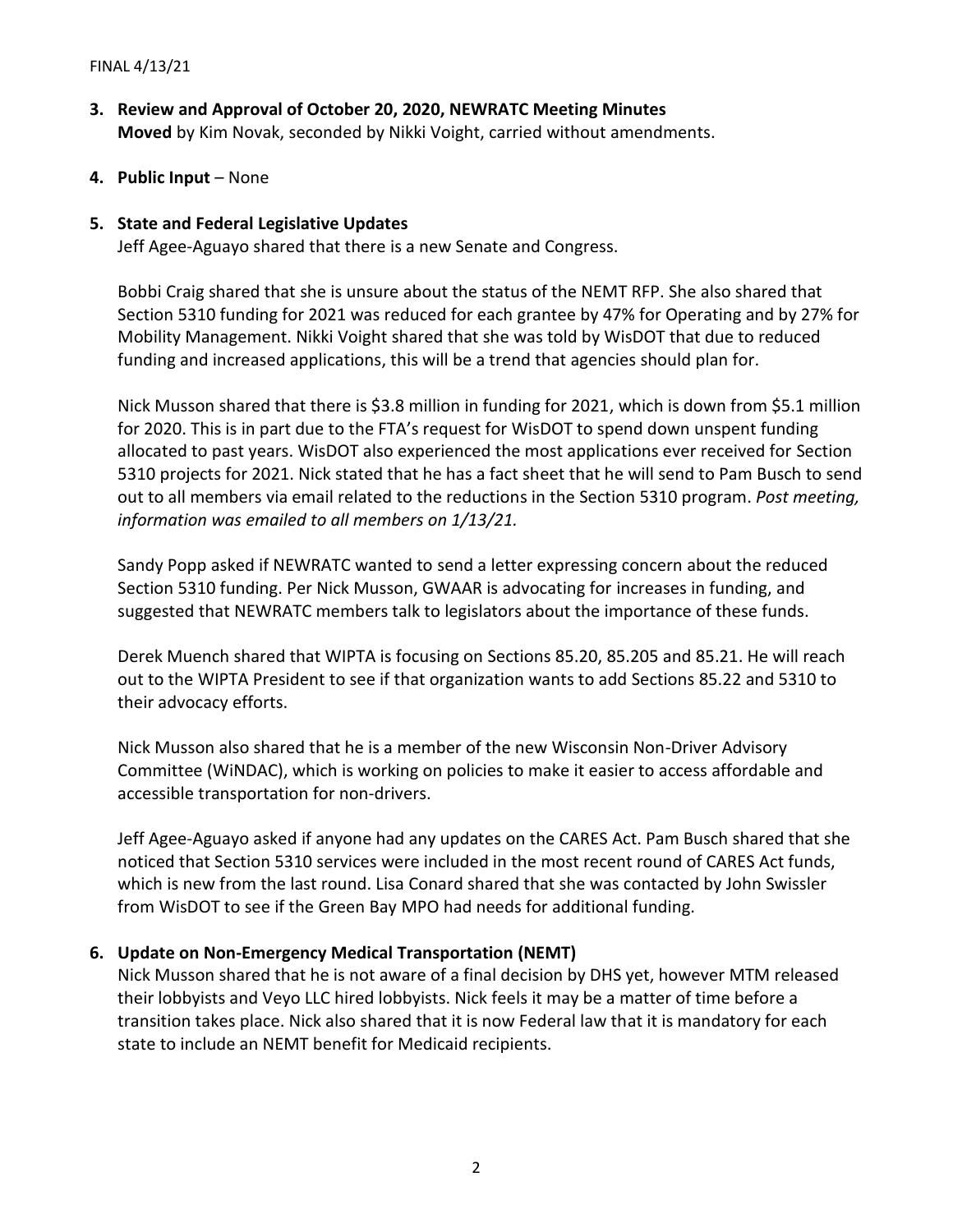#### **7. Committee Member/Program Updates**

Christel Giesen shared that at the ADRC of Brown County ride requests continue to be down and it has been difficult to find providers for individuals who are COVID positive or with symptoms.

Kim Novak shared that the ADRC of the Lakeshore rides had even lower ridership than it did in the 3<sup>rd</sup> quarter.

Bryn Ceman shared that at the ADRC of Winnebago County, rides have also been down. They continue to provide grocery and food pantry deliveries. Ms. Ceman stated that the ADRC of Winnebago County is currently focusing on roundabout safety for pedestrians.

Deb Shepro stated that ADVOCAP continues to do food deliveries. They had a slight increase in ride requests and brought on three new drivers.

Heidi Russell with the ADRC of Shawano County shared that they were awarded a Section 5310 vehicle to replace one that is no longer in service.

Linda Spitzer with the ADRC of Sheboygan County shared that she was informed that their volunteer drivers may be eligible for the COVID vaccine at this time. Pam Busch added that the Door County Medical Center contacted her about vaccines for the Door 2 Door Rides drivers. In the registration screening, transportation is classified within the Health Care category; Pam Busch will share that link with members. Nikki Voight shared that Door-Tran was also contacted by the hospital for their volunteer drivers to receive vaccinations.

Pam Busch shared that she is working on a rebranding project for the ADRC bus/van service. Ridership for the ADRC service was down just over 50 percent from the same period in 2019. The Door 2 Door ridership was down by about 22 percent.

Nikki Voight from Door-Tran shared that a Door County provider, Tru-Way Transport, will travel statewide and will transport COVID positive or symptomatic riders. They offer ambulatory, wheelchair and gurney-style services.

Adam BellCorelli shared that ECWRPC added a "transportation hub" to their website that offers mobility management reports, documents and various resources. The link to this website is [https://transportation-ecwrpc.opendata.arcgis.com/.](https://transportation-ecwrpc.opendata.arcgis.com/) He is also working on a survey as part of the feasibility study for the I-41 commuter route project. *Post meeting, Pam Busch sent this information to all members via email on 1/13/21.* 

Valerie Hoff reported that Enterprise Holdings has continued their employment vanpools at full service. They have 12 vans in this area of the state that are serving approximately 99 riders.

Meri Tawawili shared that her loan program through Forward Service Corporation is on hold while they finalize plans for 2021 programming and funding is confirmed. Nikki Voight shared that Door-Tran was informed verbally that funding may be about 70 percent of what they requested. Confirmation of funding may be available by the end of January.